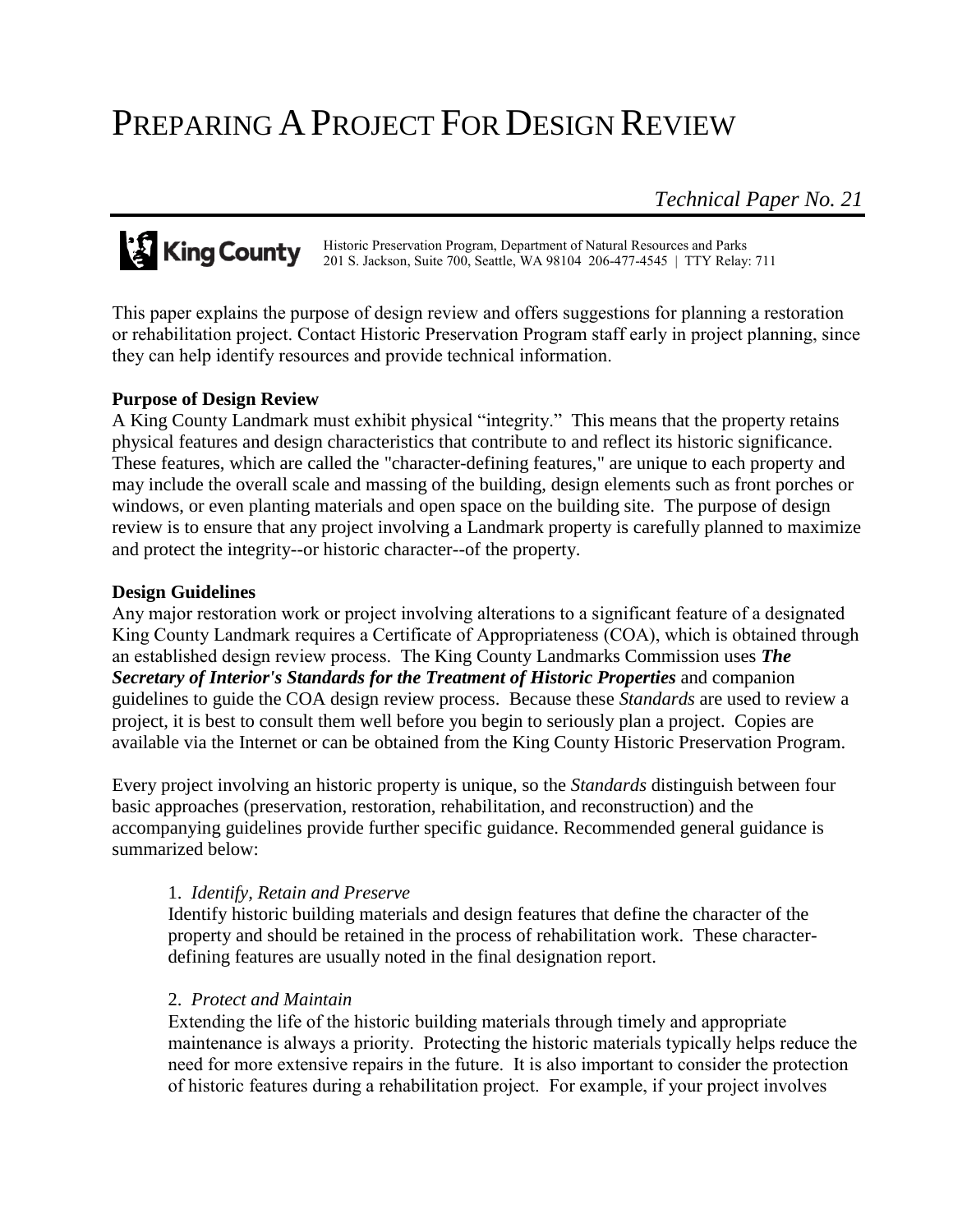cleaning a roof, choose a gentle cleaning method that does not damage the historic roofing material or adjacent siding and roof retails.

#### 3. *Repair*

When character-defining features and materials are deteriorated, repair is the first option to consider. Repair also includes the limited replacement of deteriorated or missing parts when there are surviving prototypes. For example, if shingles are missing from a roof, new shingles that match the originals should be installed to fill the gaps.

## 4. *Replacement*

When a character-defining feature is too deteriorated or damaged to repair, "in-kind" replacement (using the same design and materials) is the preferred option. If replacement in-kind is not technically or economically feasible, use of a compatible substitute material may be considered. For example, a roof originally clad with large cedar shingles might be re-roofed with a product of similar appearance since high quality cedar products are no longer readily available.

# 5. *Design for Missing Historic Features*

When an important architectural feature is missing, reconstruction of the element (based on sound documentation of the original design) is preferred. However, if documentation is unavailable, a second option for the replacement feature is a new design, which is compatible with the remaining historic features of the property.

# 6. *Alterations/Additions to Historic Buildings*

Construction of a new addition to a landmark building or within the boundaries of a landmark site should be undertaken only after carefully considering how best to accommodate the need for additional space. If an addition or new construction adjacent to an historic building is required, it should be designed to minimize alterations and/or visual impacts to the primary elevations and features of significance.

## **Preparing a Project for Design Review**

To prepare an application for design review, the applicant must clearly describe and explain the scope of the project, the present condition of the feature(s) involved, the original appearance of the feature(s), and the design standards and guidelines which apply to the project. The following section outlines questions the applicant should consider and information the applicant should gather when preparing a project for design review.

## 1. *Define the Scope of the Project*

What parts of the building or site does the project involve? How do those elements relate to the other parts of the landmark property? For example, will the project involve features of the Landmark that are visible from the roadway? Current photographs or design drawings (including a site plan) are usually essential to illustrate the scope of most projects.

## 2. *Document the Present Condition*

What is the present condition of the element that will be affected by the proposed project? Are the building features in good repair, deteriorated, or missing? Photographs of the features and/or inspection reports serve to clearly document the present condition.